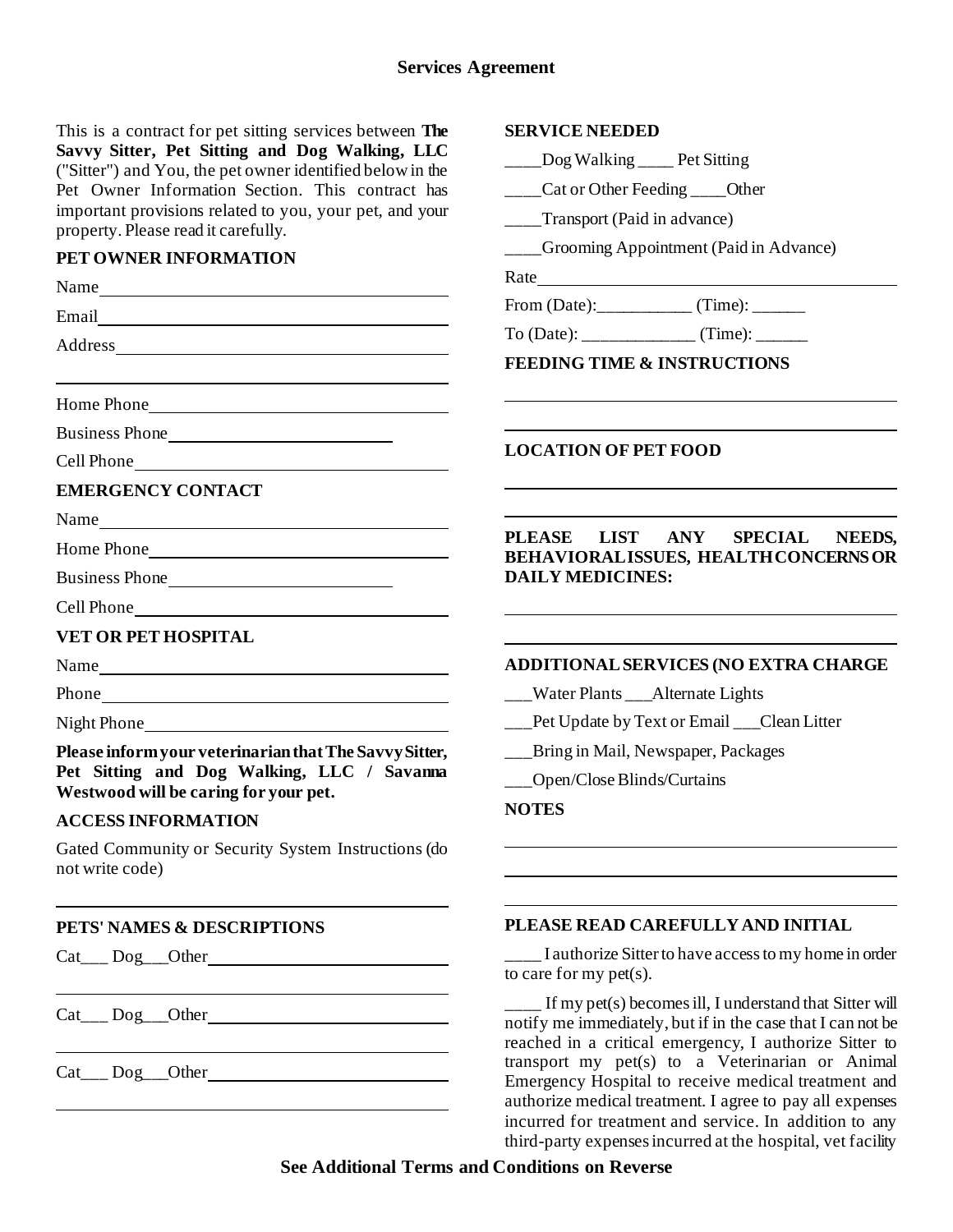or otherwise, Sitter will be compensated for emergency services at an hourly rate of  $\frac{$55}{10}$  /hr. Billing for such services shall begin when the pet is determined to need emergency services and shall be billed in half hour increments. The minimum increment for emergency services requiring transportation is 1.5 hours.

#### \_\_\_\_ **I have read and agree with the terms and conditions of the Emergency Authorization Notice attached hereto and made a part of herein regarding any limitations on emergency services, any nonresuscitation, or the necessity of euthanasia.**

I authorize Sitter to transport my pet or pets as necessary to carry out the purposes of this Services Agreement or to protect the health and safety of my pet. I acknowledge that transportation fees for scheduled services must be paid in advance.

\_\_\_\_ I certify that my pet has all immunizations and permits mandated or required by the governmental agencies where my pets are primarily located.

\_\_\_\_ I acknowledge that I must provide a leash and collar for any dog which will be taken out of my home, such leash and collar to be reasonably acceptable to a representative of Sitter. Furthermore, I acknowledge that it is my responsibility to provide suitable transportation carriers for any of my pets when I have selected transportation services.

\_\_\_\_ I hereby hold Sitter, its owners, officers, directors, employees subcontractors and agents (collectively "Sitter Releasees") harmless from and against any and all actions, causes of action, warranties, claims, suits, debts, sums of money, covenants, guarantees, promises, damages, judgments and claims of any kind or nature in connection with or arising out of this Services Agreement and the transactions and services contemplated thereby.I further agree to indemnify Sitter Releasees from and against any and all third party actions, causes of action, warranties, claims, suits, debts, sums of money, covenants, guarantees, promises, damages, judgments and claims of any kind or nature in connection with or arising out of the performance of this Services Agreement, including, without implied limitation, costs and fees associated with emergency medical care for my pets, unpaid grooming or vet care charges ordered by me, or any claims that my pet injured or caused damage to any third party while in the care of Sitter.

This Services Agreement will remain valid for future service, with the exception of any agreed changes in fees, frequency, or total number of visits. This Services Agreement may be terminated by either party on notice to the other party and the payment by the Client of any

outstanding charges. Notwithstanding any such termination, the provisions of this Services Agreement relating to release of liability and indemnification shall survive indefinitely.

### **Client's Signature**

Date:

**Accepted: The Savvy Sitter, Pet Sitting and Dog Walking, LLC**

Savanna Westwood, Managing Member

### **Cancellation and Early Return Policy**

Because we are 100% dedicated to you when you make a reservation and will turn away other reservations, our cancellation policy for our services (with the exception of clients that are serviced on a weekly basis) are as follows:

- More than 2 Weeks' Notice: Full Refund
- 7-14 Days' Notice: 75% Refund
- 3-6 Days' Notice: 50% Refund
- Less Than 3 Days Notices: No Refund

# **Additional Charges/Services:**

\$5.00 -\$10.00additional for Last Minute Visits (24 Hours Before Service/Day Of)

#### **Delay of Service Fee**

Attempts of gaining entrance into the property through a security guard/ guard. If the entrance is denied and advise that we are not on the list.

This fee will apply, and services may not be able to be performed or shortened. If this occurs more than once during time of service, the following charges will occur.

- 1st Deterrent No Charge
- 2nd Deterrent  $$5.00$
- $3rd$  Deterrent  $$10.00$
- $4th$  Deterrent \$15.00 or more
- Additional Visit Charge if we must return.